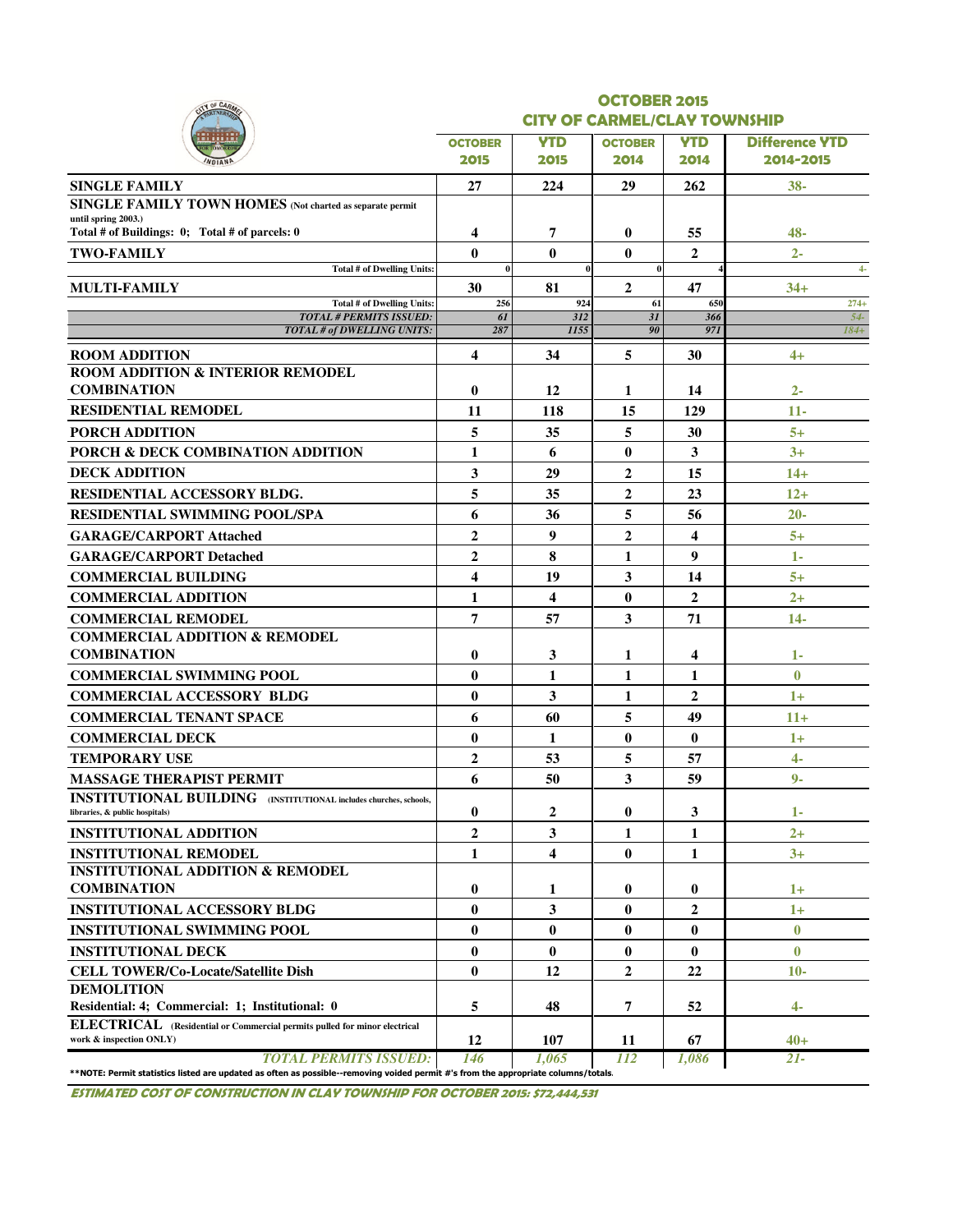## D.O.C.S. BUILDING & SIGN ACTIVITY OCTOBER 2015

COMMERCIAL, INSTITUTIONAL, & MULTI-FAMILY - NEW STRUCTURES, ACCESSORY BUILDINGS, ADDITIONS, TENANT FINISHES, REMODELS, POOLS, DECKS (Institutional includes churches, schools & libraries)

| <b>Type of Construction</b>                                                          | <b>Total Permits Issued</b> |
|--------------------------------------------------------------------------------------|-----------------------------|
| <b>PERMITS ISSUED</b>                                                                |                             |
| <b>COMMERCIAL NEW STRUCTURE</b>                                                      |                             |
| • Children's Learning Adventure, 760 E. 116th St.                                    |                             |
| . The Bridges Building 1, 11529 Springmill Rd.                                       |                             |
| . The Bridges Building 4, 1435 Springmill Rd.                                        |                             |
| . Sunrise on the Monon Clubhouse, 1501 Starcross Ln.                                 |                             |
|                                                                                      |                             |
| • Delta Faucet, 55 E. 111 <sup>th</sup> St.                                          |                             |
|                                                                                      |                             |
| · Jazzercise, 13610 N. Meridian St.                                                  |                             |
| · JDA Endeavor, 200 S. Rangeline Rd. #209                                            |                             |
| • Mainstreet, 14390 Clay Terrace Blvd. #241                                          |                             |
| · ADA Restroom, 622 S. Rangeline Rd. Suite B                                         |                             |
| • Walker Information, 301 Pennsylvania Parkway 3rd Floor                             |                             |
| . Hand & Stone Massage and Facial Spa, 14405 Clay Terrace Blvd. #140                 |                             |
| · Old National ATM, 10460 N. Michigan Rd.                                            |                             |
| · Allnet, 12220 Hancock St.                                                          |                             |
| . IU Health North Hospital Outpatient Rehab, 11700 N. Meridian St. #350              |                             |
| • Inner You, 14390 Clay Terrace Blvd. #160                                           |                             |
| · Helen Wells Agency, 10585 N. Meridian St.                                          |                             |
| · Omoni Restaurant, 13710 N. Meridian St.                                            |                             |
| · Associated Vitreoretinal & Uveitis Consultants, 10585 N. Meridian St., First Floor |                             |
| <b>INSTITUTIONAL ADDITION</b>                                                        |                             |
| • Carmel Dad's Club Maintenance Barn, 3451 W. 126th St.                              |                             |
| · Carmel Dad's Club Maintenance Barn, 5459 E. Main St.                               |                             |
|                                                                                      |                             |
| · Carmel High School Life & Learning Center, 515 E. Main St.                         |                             |
|                                                                                      |                             |
| . Sunrise on the Monon Building 1 (8 units), 1509 Evenstar Blvd.                     |                             |
| . Sunrise on the Monon Building 2 (8 units), 1517 Evenstar Blvd.                     |                             |
| . Sunrise on the Monon Building 3 (8 units), 1525 Evenstar Blvd.                     |                             |
| . Sunrise on the Monon Building 4 (4 units), 1531 Evenstar Blvd.                     |                             |
| . Sunrise on the Monon Building 5 (7 units), 1541 Starcross Ln.                      |                             |
| . Sunrise on the Monon Building 6 (12 units), 1529 Sunray Dr.                        |                             |
| . Sunrise on the Monon Building 7 (12 units), 1519 Sunray Dr.                        |                             |
| . Sunrise on the Monon Building 8 (8 units), 1511 Sunray Dr.                         |                             |
| . Sunrise on the Monon Building 9 (12 units), 1491 Sunray Dr.                        |                             |
| . Sunrise on the Monon Building 10 (12 units), 1481 Sunray Dr.                       |                             |
| . Sunrise on the Monon Building 11 (8 units), 1473 Sunray Dr.                        |                             |
| . Sunrise on the Monon Building 12 (8 units), 1469 Windpump Way                      |                             |
| . Sunrise on the Monon Building 13 (7 units), 1471 Windpump Way                      |                             |
| . Sunrise on the Monon Building 14 (7 units), 1479 Evenstar Blvd.                    |                             |

• Sunrise on the Monon Building 15 (7 units), 1487 Evenstar Blvd.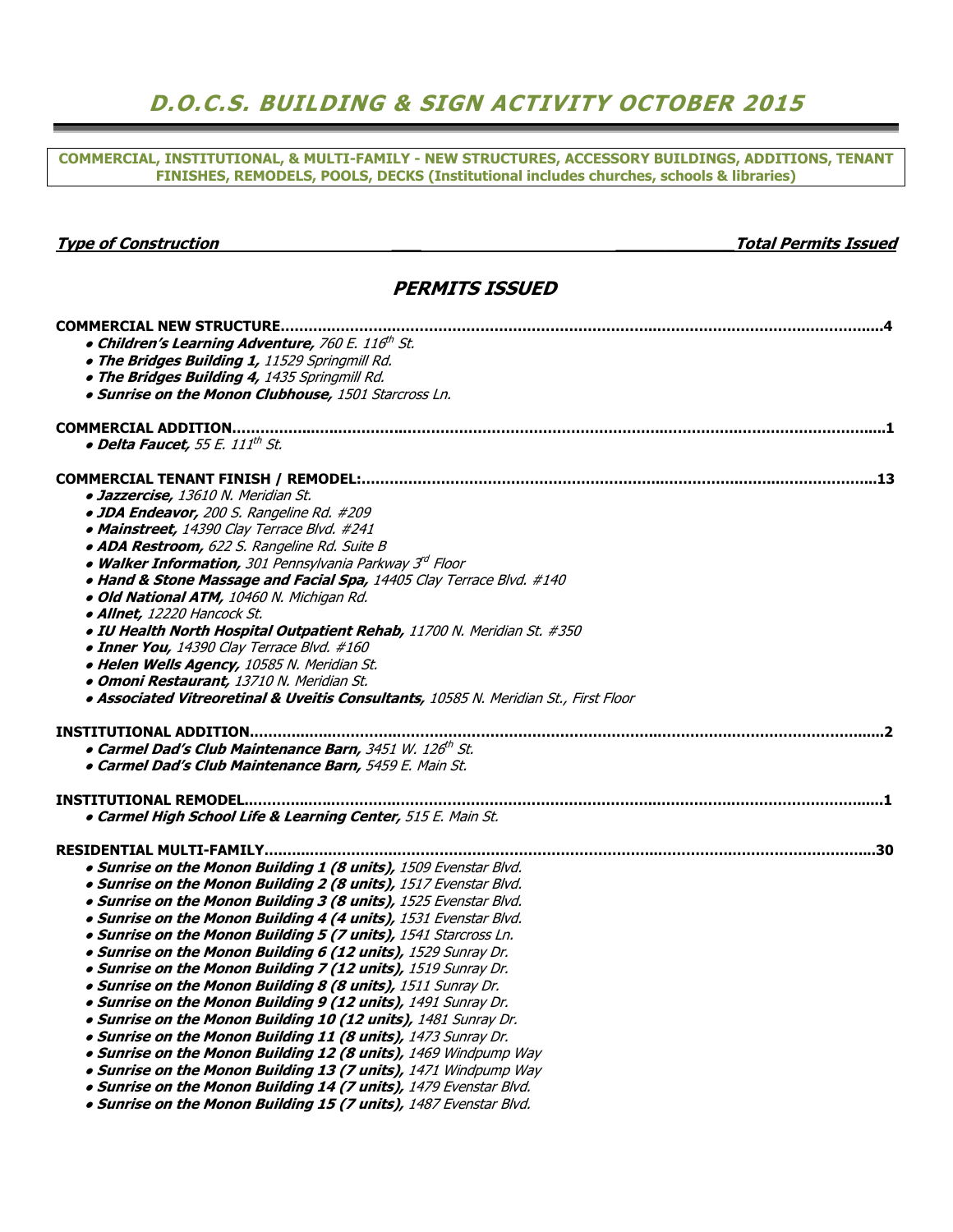- **Sunrise on the Monon Building 16 (4 units),** 1489 Evenstar Blvd.
- Sunrise on the Monon Building 17 (7 units), 1499 Starcross Ln.
- Sunrise on the Monon Building 18 (4 units), 1475 Starcross Ln.
- Sunrise on the Monon Building 19 (7 units), 1477 Starcross Ln.
- Sunrise on the Monon Building 20 (7 units), 1483 Starcross Ln.
- Sunrise on the Monon Building 21 (8 units), 1485 Starcross Ln.
- Sunrise on the Monon Building 22 (12 units), 1493 Starcross Ln.
- Sunrise on the Monon Building 23 (12 units), 1495 Starcross Ln.
- Sunrise on the Monon Building 24 (12 units), 1497 Starcross Ln.
- Sunrise on the Monon Building 25 (12 units), 1507 Starcross Ln.
- **Sunrise on the Monon Building 26 (12 units), 1513 Starcross Ln.**
- Sunrise on the Monon Building 27 (8 units), 1515 Starcross Ln.
- Sunrise on the Monon Building 28 (8 units), 1521 Starcross Ln.
- Sunrise on the Monon Building 29 (8 units), 1523 Starcross Ln. ● Sunrise on the Monon Building 30 (7 units), 1527 Starcross Ln.

### COMMERCIAL CERTIFICATES OF OCCUPANCY ISSUED

#### COMMERCIAL TENANT FINISH / REMODEL:.…….…………………………………..……………………………….……..8

- **Bastian Solutions, 413 Industrial Dr.**
- J. Benzal, 31 W. City Center Dr. #109
- CDW, 11711 N. Meridian St. #750
- **Jazzercise, 13610 N. Meridian St.**
- Zotec Partners, 11350 N. Meridian St. 5<sup>th</sup> Floor
- **Graeter's Ice Cream, 864 Range Line Rd.**
- Century 21 Scheetz, 270 E. Carmel Dr.
- Nicole Bryan Salon, 13190 Hazel Dell Parkway, Suite B

### D.O.C.S. BUILDING & SIGN ACTIVITY OCTOBER 2015

|                                                                                                                                                                                                                                                                                        | <b>OCT 2015 OCT 2014</b> |     |
|----------------------------------------------------------------------------------------------------------------------------------------------------------------------------------------------------------------------------------------------------------------------------------------|--------------------------|-----|
| <b>TOTAL PERMITS ISSUED:</b> (EXCLUDING Water, Sewer, and Sign Permits)                                                                                                                                                                                                                | 146                      | 112 |
| <b>TOTAL WATER &amp; SEWER PERMITS:</b>                                                                                                                                                                                                                                                | 32                       | 25  |
| <b>TOTAL SIGN PERMITS:</b> (May not include signs approved for/with the issuance/guidelines of a Temporary Use permit)                                                                                                                                                                 | 17                       | 23  |
| <b>BUILDING INSPECTIONS PERFORMED:</b>                                                                                                                                                                                                                                                 | 506                      | 592 |
| (The # includes inspections by Urban Forestry; but does not include Carmel Fire Dept. or Code Enforcement inspections)<br><b>BUILDING PLAN REVIEWS:</b><br>(As of Feb. 2008: This # includes inspections plan reviews completed by the Building & Code staff for various permit types) | 134                      | 89  |
| <b>PUBLIC REQUEST FOR INFORMATION (RFI):</b>                                                                                                                                                                                                                                           | 59                       | 40  |

## D.O.C.S. NEWS AND NOTES OCTOBER 2015

• October 7-9, Cat Schoenherr attended the APA Fall Conference in South Bend, IN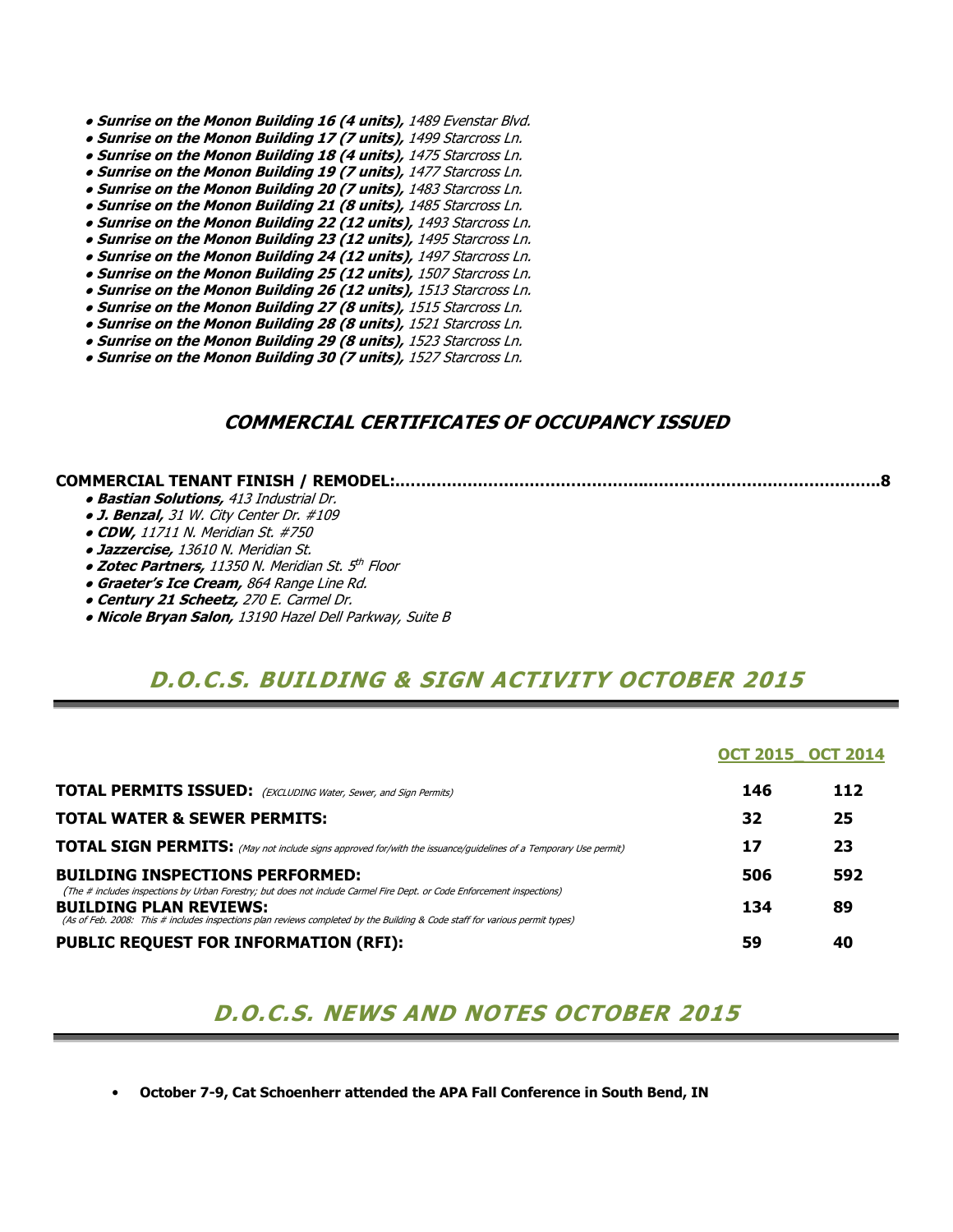## D.O.C.S. CODE ENFORCEMENT ACTIVITY OCTOBER 2015

### CODE ENFORCEMENT TASK REPORT SUMMARY FOR OCTOBER 2015

| <b>COMPLAINTS RECEIVED</b> | <b>TOTAL:</b> | <b>INSPECTION STATISTICS</b> | <b>TOTAL:</b> |
|----------------------------|---------------|------------------------------|---------------|
| <b>FMAIL</b>               |               | <b>NEW CASES</b>             | 23            |
| "MY CARMEL" APP            |               | INITIAL INSPECTIONS          | 14            |
| <b>PHONE</b>               |               | ABATEMENT                    |               |
| REFERRAL                   |               | INITIAL VIOLATION NOTICE     |               |
| <b>STAFF</b>               |               | <b>RE-INSPECTIONS</b>        | 50            |
| WALK-IN                    |               | <b>CLOSED CASES</b>          | 24            |

### CODE ENFORCEMENT MONTHLY REPORT FOR OCTOBER 2015

| <b>TYPE OF COMPLAINT/VIOLATION</b> | <b>NEW CASES</b> | <b>TYPE OF COMPLAINT/VIOLATION</b>  | <b>NEW CASES</b> |
|------------------------------------|------------------|-------------------------------------|------------------|
| BUILDING CODE VIOLATIONS           | 0                | PROPERTY MAINTENANCE                |                  |
| <b>COMMERCIAL VEHICLE</b>          | 0                | RECREATIONAL VEHICLE                |                  |
| <b>DUMPSTER</b>                    | 0                | RIGHT-OF-WAY OBSTRUCTION            |                  |
| <b>FARM ANIMALS</b>                |                  | <b>SIDEWALK</b>                     |                  |
| <b>FENCE VIOLATION</b>             | 0                | <b>SIGNS</b>                        | 146              |
| <b>GRASS OR WEEDS</b>              | 3                | <b>TRASH/DEBRIS</b>                 |                  |
| <b>HOME OCCUPATION</b>             |                  | UNSAFE BUILDING                     | 0                |
| NOISE REGULATIONS                  |                  | VEHICLE ON DISPLAY, ON LAWN OR JUNK |                  |
| OPEN AND ABANDONED                 | 0                | <b>ZONING USE VIOLATIONS</b>        |                  |
| <b>OUTDOOR STORAGE</b>             | 0                | <b>OTHER</b>                        | 0                |
| PARKING IN LAWN/GREENBELT          |                  | <b>TOTAL</b>                        | 171              |
|                                    |                  |                                     |                  |

#### FORECLOSURE MONITORING SUMMARY FOR OCTOBER 2015

| <b>INSPECTION STATISTICS</b> | <b>TOTAL:</b> |
|------------------------------|---------------|
| <b>NEW CASES</b>             | 2             |
| INITIAL INSPECTIONS          | $\mathcal{P}$ |
| <b>ABATEMENT</b>             | 0             |
| INITIAL VIOLATION NOTICE     | 0             |
| <b>RE-INSPECTIONS</b>        | 52            |
| <b>CLOSED CASES</b>          | 14            |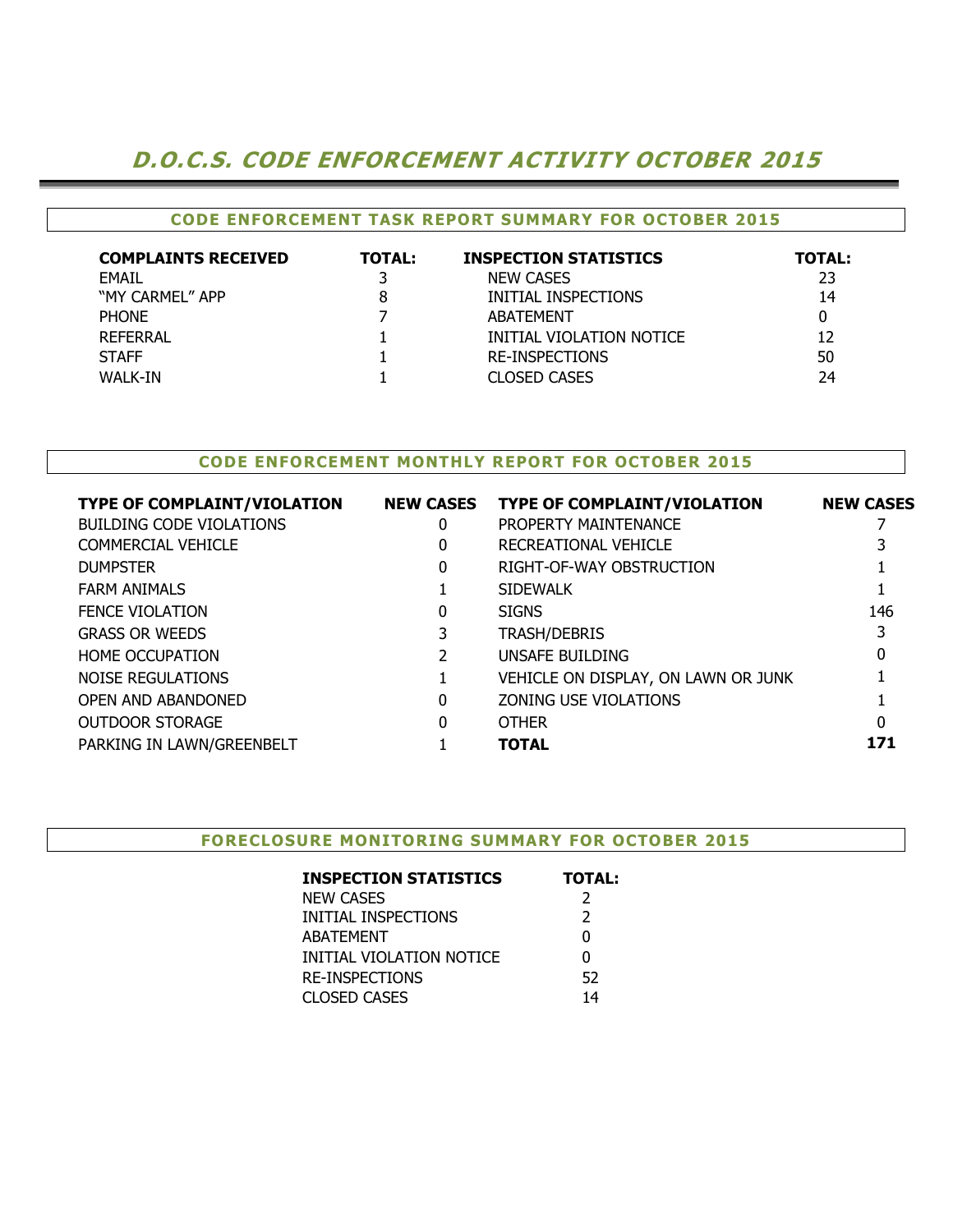#### DEPARTMENT OF COMMUNITY SERVICES INCOME REPORT OCTOBER 1-31, 2015



| <b>Transaction Types:</b>                                                                                                                                                      | # of Transactions: | <b>Total Income of Transactions:</b> |
|--------------------------------------------------------------------------------------------------------------------------------------------------------------------------------|--------------------|--------------------------------------|
| <b>BUILDING PERMITS:</b> [Building permits includes the fee for full Certificate of Occupancy (C/O) or Substantial<br>Completion (C.S.C.) that will be issued, when required.] | 75                 | 257,230.10<br>\$                     |
| <b>DEMOLITION PERMITS:</b>                                                                                                                                                     | 5                  | \$<br>1,459.00                       |
| <b>ELECTRICAL PERMITS:</b> (Separate electrical/meter inspections-no other work being done.)                                                                                   | 7                  | \$<br>469.00                         |
| <b>LATE FEES:</b>                                                                                                                                                              | 0                  | \$                                   |
| <b>MASSAGE THERAPIST PERMITS/RENEWALS:</b>                                                                                                                                     | 8                  | \$<br>160.00                         |
| RE-INSPECTION, EXTRA/ADDITIONAL INSPECTION, AND/OR TEMPORARY C/O / C.S.C.<br><b>FEES:</b>                                                                                      | 32                 | \$<br>5,826.75                       |
| PLAN AMENDMENT: (COMMERCIAL/INSTITUTIONAL)                                                                                                                                     | 1                  | \$<br>328.00                         |
| PLAN AMENDMENT: (RESIDENTIAL)                                                                                                                                                  | 1                  | \$<br>164.00                         |
| <b>SPECIAL EVENT PERMITS:</b>                                                                                                                                                  | 3                  | \$<br>492.00                         |
| TEMPORARY USE PERMITS/EXTENSIONS:                                                                                                                                              | 0                  | \$                                   |
| <b>ADLS: (Applications)</b>                                                                                                                                                    | 0                  | \$                                   |
| <b>ADLS AMENDMENTS:</b>                                                                                                                                                        | $\mathbf{0}$       | \$<br>$\qquad \qquad \blacksquare$   |
| <b>COMMITMENT AMENDMENTS:</b>                                                                                                                                                  | 0                  | \$                                   |
| <b>DEVELOPMENT PLAN:</b>                                                                                                                                                       | 0                  | \$                                   |
| <b>DEVELOPMENT PLAN AMENDMENTS:</b>                                                                                                                                            | 0                  | \$<br>$\overline{\phantom{0}}$       |
| <b>HPR REVIEWS:</b>                                                                                                                                                            | $\mathbf{0}$       | \$                                   |
| <b>ORDINANCE AMENDMENT APPLICATIONS:</b>                                                                                                                                       | 1                  | \$<br>3,768.50                       |
| <b>PLAT VACATIONS:</b>                                                                                                                                                         | 0                  | \$                                   |
| <b>PRIMARY PLATS:</b>                                                                                                                                                          | 0                  | \$                                   |
| <b>PRIMARY PLAT AMENDMENTS:</b>                                                                                                                                                | 0                  | \$                                   |
| <b>PUD ORDINANCES:</b>                                                                                                                                                         | 0                  | \$                                   |
| <b>REZONE:</b>                                                                                                                                                                 | 0                  | \$                                   |
| <b>SDR SITE PLAN REVIEWS:</b>                                                                                                                                                  | 2                  | \$<br>320.00                         |
| <b>SECONDARY PLATS / REPLATS:</b>                                                                                                                                              | 1                  | \$<br>327.00                         |
| <b>SUBDIVISION WAIVERS:</b>                                                                                                                                                    | 0                  | \$                                   |
| <b>ZONING WAIVER:</b>                                                                                                                                                          | 0                  | \$<br>$\overline{\phantom{0}}$       |
| <b>TAC ONLY APPLICATIONS:</b>                                                                                                                                                  | 0                  | \$                                   |
| <b>COMMITMENT AMENDMENT:</b>                                                                                                                                                   | 0                  | \$                                   |
| <b>DEVELOPMENT STANDARDS VARIANCES:</b>                                                                                                                                        | 6                  | \$<br>3,744.00                       |
| <b>HEARING OFFICER REVIEWS:</b>                                                                                                                                                | 3                  | \$<br>1,151.00                       |
| <b>SPECIAL EXCEPTION VARIANCE:</b>                                                                                                                                             | 0                  | \$                                   |
| <b>SPECIAL USES: (Inlcudes Special Use Amendments)</b>                                                                                                                         | $\mathbf{1}$       | \$<br>992.00                         |
| <b>USE VARIANCES:</b>                                                                                                                                                          | 0                  | \$                                   |
| <b>SIGN PERMITS:</b>                                                                                                                                                           | 20                 | \$<br>4,883.23                       |
| <b>ADMINSTRATIVE APPROVALS:</b>                                                                                                                                                | 0                  | \$                                   |
| <b>APPEALS:</b>                                                                                                                                                                | 0                  | \$                                   |
| MISC.: (COPIES/MAPS/DUPLICATE PLARCARDS/ETC)                                                                                                                                   | 2                  | \$<br>36.50                          |
| <b>ZONING DETAILS/LETTER:</b>                                                                                                                                                  | 1                  | \$<br>97.00                          |
| <b>PARK &amp; RECREATION IMPACT FEE: (PRIF)</b>                                                                                                                                | 28                 | \$<br>62,961.00                      |
| <b>TOTALS:</b>                                                                                                                                                                 |                    |                                      |
| <b>GENERAL FUND #101:</b>                                                                                                                                                      |                    | 281,448.08<br>\$                     |
| <b>PRIF ACCOUNT # 106:</b>                                                                                                                                                     |                    | \$<br>62,961.00                      |
| <b>UTILITY FEES: (Sewer/Water permits)</b>                                                                                                                                     |                    | \$<br>105,027.00                     |
| <b>TOTAL DEPOSIT:</b>                                                                                                                                                          |                    | \$<br>449,436.08                     |
| <b>Last Month's General Fund Deposit:</b>                                                                                                                                      |                    | 143,780.21<br>\$                     |
| <b>Last Month's Total Deposit:</b>                                                                                                                                             |                    | \$<br>228,610.21                     |
|                                                                                                                                                                                |                    |                                      |

NOTE: Receipts were deposited for 22 business days this month.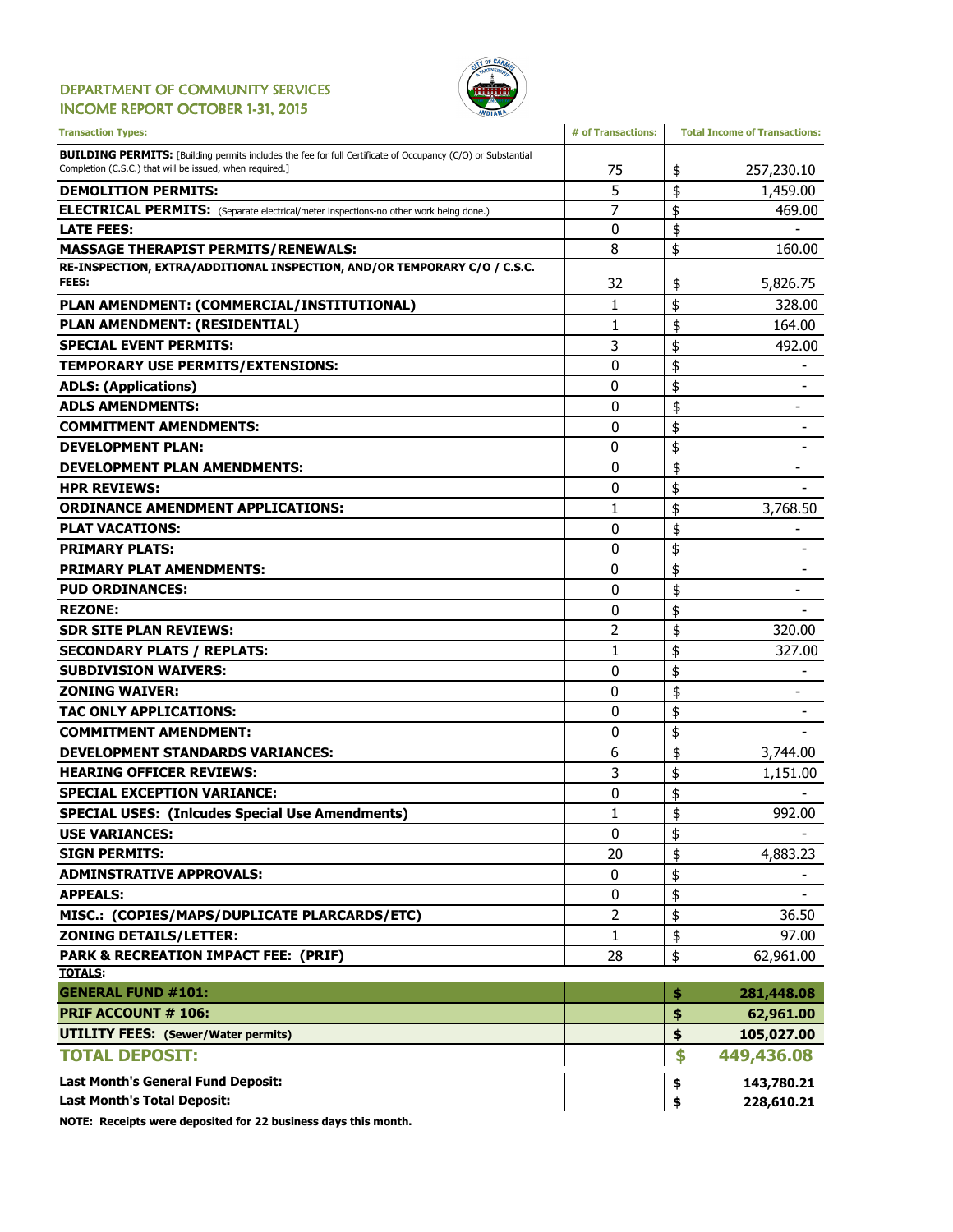| Issue<br>Date | <b>Status</b> | Permit<br>NO. | Subdiv Name                        | <b>Property Address</b>                                   | Permit Type Description               | Estimated<br>Cost of<br>Constructio | Sq Ft          | <b>Contractor Name</b>                       | <b>Contractor Address</b>    | Cont.City<br>Cont.<br><b>State</b> | Cont.Phone<br>Cont.<br>Zip        | Propety Owner (as listed<br>per applicant) | Owner Adrs                        | Owner City          | Owner<br>State | Owner<br>Zip |
|---------------|---------------|---------------|------------------------------------|-----------------------------------------------------------|---------------------------------------|-------------------------------------|----------------|----------------------------------------------|------------------------------|------------------------------------|-----------------------------------|--------------------------------------------|-----------------------------------|---------------------|----------------|--------------|
| 10/01/15      |               | 5090004       | LAKES AT TOWNE ROAD. THE           | 2568 WINELAND CREEK DF                                    | RESIDENTIAL SINGLE FAMILY DWELLING    | \$440,000                           | 3,959          | AUL SHOOPMAN                                 | 2080 ABNEY RUN DR            | <b>ZIONSVILLE</b>                  | 4607                              | PAUL SHOOPMAN HOME BUILDING GROUP          | 2070 ABNEY RUN DR                 | ZIONSVILLE          |                | 46077        |
|               |               | 15090067      | 4 CONCORD VILLAGE                  | 9 LINCOLN CT                                              | RESIDENTIAL REMODEI                   | \$50,000                            | 1,000          | <b><i>MOORE RESTORATION</i></b>              | <b>8610 SHELBY ST.</b>       | NDIANAPOLIS                        | 46227 (317) 791-3862              | MISSLER, TOM & ALLIE                       | <b>LINCOLN CT</b>                 | CARMEL              |                | 46032        |
|               |               | 1509007       | <b>BRANDYWINE</b>                  | 3658 SHELBORNE CT                                         | RESIDENTIAL ATTACHED GARAGE OR CARPOR | \$20,160                            | 576            | <b>COACH HOUSE GARAGES</b>                   | 700 MILL STREET              | ARTHUR                             | (217) 543-5102<br>1911            | BAINAKA, STEVE                             | 658 SHELBORNE CT                  | CARMEL              |                | 46032        |
|               |               | 509008        | <b>BAYHILL AT WATERSTONE</b>       | 12584 SANDSTONE RUN                                       | RESIDENTIAL ACCESSORY STRUCTURE       | \$14,000                            | 320            | <b>ARCADIA MIDWEST</b>                       | <b>12958 BRIGHTON AVE</b>    | <b>ARMEL</b>                       | (317) 682-4072<br>16032           | BRANTLEY, JIMMIE & TAMARA                  | 2584 SANDSTONE RUN                | CARMEL              |                | 46033        |
|               |               | 509015        | WESTMONT                           | 627 ALTAIR DR                                             | RESIDENTIAL SINGLE FAMILY DWELLING    | \$364,926                           | 5,513          | <b>MIHOMES</b>                               | 500 KEYSTONE CROSSING        | <b>VDIANAPOLIS</b>                 | 6240 (317) 255-9900               | M/I HOMES OF INDIANA L.P                   | 500 KEYSTONE CROSSING #190        | NDIANAPOLIS         |                | 46240        |
|               |               | 510000        | <b>AURELWOOD</b>                   | 1098 LAURELWOOD                                           | ELECTRICAL PERMIT/INSPECTION          | \$0                                 |                | INDER ELECTRIC                               | <b>9087 TECHNOLOGY DRIVE</b> | <b>ISHERS</b>                      | (317) 842-0809<br>6038            | MELTON, BUD                                | 098 LAURELWOOD                    | CARMEL              |                | 46032        |
| 10/02/15      |               | 508004        |                                    | 13610 N MERIDIAN ST                                       | COMMERCIAL TENANT FINISH              | \$35,000                            | 1,625          | <b>BUILDSMART CONSTRUCTION, LLC</b>          | 599 INDUSTRIAL DR #316       | <b>ARMEL</b>                       | 6032<br>(317) 296-8090            | <b>BRIXMOR</b>                             | <b>IO SKOKIE BLVD STE 600</b>     | NORTHBROOK          |                | 60062        |
|               |               | 15090128      |                                    | 200 S RANGE LINE RD #209                                  | COMMERCIAL REMODEI                    | \$119,919                           | 2,483          | <b>IGNATURE CONSTRUCTION, LLC</b>            | 720 THIRD AVE SW             | <b>ARMEL</b>                       | (317) 817-0360<br>603             | INDIANA DESIGN CENTER LLC                  | 70 THIRD AVE SW                   | CARMEL              |                | 46032        |
|               |               | 15090134      |                                    | 4390 CLAY TERRACE BLVD #241                               | COMMERCIAL REMODEL                    | \$120,000                           | 4.113          | LAUTH CONSTRUCTION, LLC                      | 1 CONGRESSIONAL BLVD         | <b>ARMEL</b>                       | (317) 848-6500<br>6032            | <b>CLAY TERRACE PARTNERS</b>               | 11 CONGRESSIONAL BLVD #300        | CARMEL              |                | 46032        |
|               |               | 1510001       | MARWOOD TRAILS                     | 10127 E MARWOOD TRL DR                                    | ELECTRICAL PERMIT/INSPECTION          | \$0                                 | $\Omega$       | HOOSIER ELECTRIC SERVICE. I                  | <b>5503 SPRUNICA RIDGE</b>   | VASHVILLE                          | 7448 (317) 373-5248               | <b>BROUWER, LISA</b>                       | 0127 MARWOOD TRAIL E DR           | ARMEL               |                | 46032        |
| 10/05/15      |               | 1509015       |                                    | 622 S RANGE LINE RD SUITE E                               | COMMERCIAL REMODE                     | \$12,000                            | 1,158          | <b>BUILDSMART CONSTRUCTION</b>               | 599 INDUSTRIAL DR #316       | <b>ARMEL</b>                       | (317) 296-8090<br>16032           | <b>MOHAWK LP</b>                           | 620 A RANGELINE RD \$             | CARMEL              |                | 46032        |
|               |               | 509015        |                                    | 301 PENNSYLVANIA PKWY 3RD FLOOR                           | COMMERCIAL TENANT FINISH              | \$7,500                             | 4,056          | <b>CAPITOL CONSTRUCTION</b><br>SERVICES      | 1051 VILLAGE SQUARE LN       | <b>ISHERS</b>                      | 6038 (317) 574-5488               | <b>WALKER INFORMATION</b>                  | <b>801 PENNSYLVANIA PKWY</b>      | NDIANAPOLIS         |                | 46280        |
|               |               | 15090186      | 28 CLAYBOURNE                      | 13446 SALAMONE WAY                                        | RESIDENTIAL REMODEL                   | \$16,000                            | 1,200          | ILLAI, SREEKESH THANKAPPAN                   | 13446 SALAMONE WAY           | <b>ARMEL</b>                       | 46074                             | PILLAI, SREEKESH THANKAPPAN                | 3446 SALAMONE WAY                 | CARMEL              |                | 46074        |
|               |               | 1509018       | WOODS AT WILLIAMS CREEK. THE       | 13776 COLDWATER DR                                        | RESIDENTIAL SWIMMING POOL             | \$58,000                            | 942            | POOLS OF FUN                                 | 3891 CLARK CREEK ROAD        | LAINFIELD                          | 46168 (317) 839-331               | EGGLETON, JOHN & MAUREEN                   | 3776                              |                     |                |              |
|               |               | 509018        |                                    | 55 E 111TH ST                                             | <b>GROUND SIGN TEMPORARY</b>          | \$0                                 | 32             | <b>AST SIGNS</b>                             | 3915 96TH ST E               | NDIANAPOLI                         | 6250<br>(317) 845-505             | DELTA FAUCET COMPANY                       | 55 111TH ST E                     | NDIANAPOLIS         |                | 46280        |
|               |               | 5090192       | <b>OVERBROOK FARMS</b>             | 4492 OVERBROOK DF                                         | RESIDENTIAL SINGLE FAMILY DWELLING    | \$370,865                           | 6.743          | <b>ISCHER HOMES</b>                          | 602 E. 75TH ST STE 400       | NDIANAPOLIS                        | 6250 (317) 348-2500               | <b>FISCHER HOMES</b>                       | 602 E. 75TH ST STE 400            | NDIANAPOLIS         |                | 46250        |
|               |               | 15100003      | DELAWARE TRACE                     | 13306 STAGG HILL DR                                       | RESIDENTIAL REMODEL                   | \$30,000                            | 225            | WOODALL HOMES & REMODELING, P.O. BOX 807     |                              | <b>ZIONSVILLE</b>                  | 46077 (317) 590-8381              | SNYDER, ED & GINA                          | 3306 STAGG HILL DR                | <b>ZIONSVILLE</b>   |                | 46077        |
|               |               | 1510002       | <b>BAILEY'S HAMILTON HIGHLANDS</b> | 10630 HIGHLAND DF                                         | ELECTRICAL PERMIT/INSPECTION          | \$0                                 | $\overline{0}$ | PRIMELINE LANDSCAPE                          | 0630 HIGHLAND DR             | <b>INDIANAPOLI</b>                 | 46280 (317) 443-6514              | PRIMELINE LANDSCAPE                        | 0630 HIGHLAND DF                  | NDIANAPOLIS         |                | 46280        |
| 10/06/15      |               | 509009        |                                    | <b><i>NORK DONE IN CLIENTS</i></b>                        | <b>MASSAGE THERAPIST PERMIT</b>       | \$0                                 |                | SMITH, HEATHER                               | 125 GUN BARD RD              | <b>INDERSON</b>                    | 6011<br>(765) 617-8926            | <b>SELF OWNED BUSINESSS</b>                | VORK DONE IN CLIENTS HOMES        | CARMEL              |                | 46032        |
|               |               | 509017        | HADLEY GROVE                       | 2630 HADLEY GROVE SOUTH DR                                | RESIDENTIAL SINGLE FAMILY DWELLING    | \$309,200                           | 4,532          | <b>M/I HOMES</b>                             | 3500 KEYSTONE CROSSING       | <b>INDIANAPOLIS</b>                | 6240 (317) 255-9900 M/I HOMES     |                                            | 3500 KEYSTONE CROSSING STE 590    | NDIANAPOLIS         |                | 46240        |
|               |               | 15090183      |                                    | 11849 SHELBORNE RD                                        | RESIDENTIAL DETACHED GARAGE OR CARPOR | \$25,200                            | 720            | OACH HOUSE GARAGES                           | 700 MILL STREET              | ARTHUR                             | 61911 (217) 543-5102              | KLINK, KEVIN & JENNIFER                    | 1849 SHELBORNE                    | CARMEL              |                | 46032        |
|               |               | 15090188      | HOLADAY HILLS AND DALES            | 10109 W HOLADAY DR                                        | RESIDENTIAL REMODEI                   | \$15,000                            | 592            | <b>PRESUTTI, ROBERTA</b>                     | 10109 HOLADAY DR             | <b>ARMEL</b>                       | <b>ENA</b>                        | GIBONEY, ROBERTA                           | 0109 HOLODAY DR                   | CARMEL              |                | 46032        |
|               |               | 1510000       | <b>SIMEON HAWKINS</b>              | 110 W MAIN ST                                             | <b>WALL SIGN PERMANENT</b>            | \$0                                 | 28             | <b>SIGN BY DESIGN</b>                        | P.O. BOX 691                 | <b>ZIONSVILLE</b>                  | (317) 876-7900<br>607             | CARMEL LOFTS LLC                           | <b>17 W PENNSYLVANIA ST</b>       | NDIANAPOLIS         |                | 46204        |
|               |               | 1510001       | MORGANS CREEK SUBDIVISION          | 4939 MORGANS CREEK CT                                     | RESIDENTIAL SINGLE FAMILY DWELLING    | \$700,000                           | 5,058          | CORONADO CUSTOM HOMES                        | PO BOX 209                   | WESTFIELD                          | 6074<br>(317) 557-3004            | CORONADO CUSTOM HOMES                      | PO BOX 209                        | <b>NESTFIELD</b>    |                | 46074        |
|               |               | 510002        | <b>MERIDIAN SUBURBAN</b>           | 1005 TOTTENHAM DR                                         | RESIDENTIAL REMODEI                   | \$30,000                            | 250            | ASELINE SERVICE COMPANY                      | 465 COUNSELORS ROW #20       | <b>INDIANAPOLIS</b>                | 624                               | EQUITY TRUST CO OF FBO JOHN PACILIO        | 1005 TOTTENHAM DR                 | <b>ARMEL</b>        |                | 46032        |
| 10/07/15      |               | 509000        | MOFFITT FARM AT PRAIRIE VIEW       | 5925 SILAS MOFFITT WAY                                    | RESIDENTIAL REMODEL                   | \$250,000                           | 2,500          | MARTIN HOMES & REMODELING                    | <b>7656 BLUE BIRD COURT</b>  | <b>ROWNSBURG</b> IN                | 46112 (317) 997-1665              | CRAWE, LAURIE                              | <b>925 SILAS MOFIFFIT WAY</b>     | CARMEL              |                | 46033        |
|               |               | 15090148      |                                    | 11212 HAVERSTICK RD                                       | RESIDENTIAL DECK ADDITION             | \$100                               | 2,000          | <b>FIORIO, WILLIAM S</b>                     | 11212 HAVERSTICK RD          | <b>ARMEL</b>                       |                                   | <b>FIORIO, WILLIAM S</b>                   | 1212 HAVERSTICK RD                | CARMEL              |                | 46033        |
|               |               | 509019        | THE SANCTUARY AT 116TH STRE        | 11992 SPARROW HAWK PI                                     | RESIDENTIAL SINGLE FAMILY DWELLING    | \$330,000                           | 5.491          | YAN HOMES INC                                | 3425 WOODFIELD CROSSING      | NDIANAPOLIS                        | 6240 (317) 819-2623               | <b>RYAN HOMES INC</b>                      | 3425 WOODFIELD CROSSING STE 310   | <b>INDIANAPOLIS</b> |                | 46240        |
|               |               | 509019        | <b>GRAY OAKS</b>                   | 1737 WELLSWOOD BEND                                       | RESIDENTIAL SINGLE FAMILY DWELLING    | \$455,000                           | 5,217          | OLD TOWN DESIGN                              | 132 S RANGELINE RD STE       | <b>ARMEL</b>                       | (317) 626-8486<br>6032            | <b>BRIXMOR</b>                             | PO BOX 4900                       | <b>SCOTTSDALE</b>   |                | 85261        |
|               |               | 5100006       |                                    | WORK DONE IN CLIENTS                                      | <b>MASSAGE THERAPIST PERMIT</b>       | \$0                                 |                | <b>ARNET, HONGXIA</b>                        | 2245 PEBBLEST UNTI 500       | ISHERS, IN 46                      |                                   | SELF OWNED BUSINESS                        | <b>NORK DONE IN CLIENTS HOMES</b> | ARMEL               |                |              |
|               |               | 15100022      | <b>BRIDLEBOURNE</b>                | 3516 HINTOCKS CIR                                         | RESIDENTIAL SWIMMING POOL             | \$65,000                            | 2,000          | FERRY POOL CO, INC                           | 10350 N MICHIGAN RD          | <b>ARMEL</b>                       | (317) 872-2502<br>6032            | <b>HAGMAN, THOMAS</b>                      | <b>3516 HINTOCKS CIRCLE</b>       | <b>ARMEL</b>        |                | 46032        |
| 10/08/15      |               | 15090142      |                                    | 4405 CLAY TERRACE BLVD #140                               | COMMERCIAL TENANT FINISH              | \$220,000                           | 3,394          | <b>CORT BUILDERS</b>                         | 3709 CASTLE PARK DR          | <b>INDIANAPOLIS</b>                | 6256 (317) 872-4181               | <b>INNER YOU</b>                           | 4400 CLAY TERRACE BLVD #160       | CARMEL              |                | 46033        |
|               |               | 1509017       | 50 ORCHARD PARK                    | 10343 ORCHARD PARK DF                                     | RESIDENTIAL ACCESSORY STRUCTURE       | \$2,000                             | 384            | AAAB, MICHAEL                                | 0343 ORCHARD PARK DR W       | <b>INDIANAPOLIS</b>                | 6280 (317) 431-1077               | RAAB, MICHAEL                              | 0343 ORCHARD PARK DR W            | NDIANAPOLIS         |                | 46280        |
|               |               | 509018        | SPRINGMILL STREAMS                 | 12939 BRIGHTON AVE                                        | RESIDENTIAL SWIMMING POOL             | \$77,000                            | 1,800          | <b>BURKE POOL COMPANY</b>                    | 5741 W 84TH ST               | NDIANAPOLIS                        | 46278<br>(317) 872-5308           | CROOK, DAVID & SUSAN                       | 2939 BRIGHTON AVE                 | CARMEL              |                | 46032        |
|               |               | 510001        | <b>WESTMONT</b>                    | 4095 LASINO RUN                                           | RESIDENTIAL SINGLE FAMILY DWELLING    | \$203,000                           | 6,315          | <b>YLAND HOMES</b>                           | 9025 N RIVER RD #100         | NDIANAPOLIS                        | 6240 (317) 846-4200               | RH OF INDIANA                              | 025 RIVER RD N #100               | <b>NDIANAPOLIS</b>  |                | 46240        |
|               |               | 510005        | <b>BAYHILL AT WATERSTONE</b>       | 12473 HEATHERSTONE PL                                     | <b>RESIDENTIAL DECK ADDITION</b>      | \$10,000                            | 450            | <b>RENT COMPANIES</b>                        | PO BOX 4054                  | <b>ARMEL</b>                       | <b>SOB:</b>                       | MASUOKA, LISA                              | 2473 HEATHER STONE PLACE          | CARMEL              |                | 46033        |
| 10/09/15      |               | 5100058       | THE MEADOWS AT THE LEGACY          | 7121 ALICE PAUL LN                                        | RESIDENTIAL SINGLE FAMILY DWELLING    | \$180,000                           | 5,448          | <b>YLAND HOMES</b>                           | 9025 N RIVER RD #100         | NDIANAPOLIS                        | 46240 (317) 846-4200 RYLAND HOMES |                                            | 9025 N RIVER RD #100              | NDIANAPOLIS         |                | 46240        |
|               |               | 510006        | 3 OVERLOOK AT THE LEGACY           | 0 RIVER ROAD                                              | GROUND SIGN TEMPORARY                 | \$0                                 | 20             | <b>ASTSIGNS</b>                              | 1280 U.S. 31 NORTH           | <b>REENWOOD</b>                    |                                   | 46142 (317) 881-2828 FALCON NEST II LLC    | 356 BEVERLY RD STE 300            | <b>MCLEAN</b>       |                | 22101        |
| 10/12/15      |               | 1510000       | PARK NORTHWESTERN                  | 10460 N MICHIGAN RD - OLD NATIONAL ATM COMMERCIAL REMODEI |                                       | \$20,000                            | 77             | <b>IUPERIOR CONTRACTORS, INC.</b>            | 2209 E. BEECHER ST. SUITE    | <b>INDIANAPOLIS</b>                | (317) 354-0460<br>6203            | SMITH FAMILY INVESTMENTS, LLC              | .O. BOX 13185                     | PALM DESERT         |                | 92255        |
|               |               | 1510001       | THE SANCTUARY AT 116TH STREE       | 12013 SPARROW HAWK PL                                     | RESIDENTIAL SINGLE FAMILY DWELLING    | \$275,000                           | 4,440          | YAN HOMES INC                                | 3425 WOODFIELD CROSSING      | NDIANAPOLIS                        | 6240 (317) 819-2623               | <b>RYAN HOMES</b>                          | 3425 WOODFIELD CROSSING BLVD      | NDIANAPOLIS         |                | 46240        |
|               |               | 510008        | <b><i>NILSON'S VILLAGE</i></b>     | 6 SHADY LN                                                | ELECTRICAL PERMIT/INSPECTION          | \$0                                 |                | REEDLOVE, RICK                               | 5811 NORTHWOOD DR            | <b>ARMEL</b>                       | (317) 966-8021<br>603             | BABCOCK, CYNTHIA                           | <b>SHADY LANE</b>                 | <b>ARMEL</b>        |                | 46032        |
| 10/13/15      |               | 509011        |                                    | 322 S RANGE LINE RD SUITE B                               | ROOF SIGN PERMANENT                   | \$0                                 | 30             | <b>XPRESS GRAPHICS</b>                       | 620 S RANGE LINE RAD         | <b>ARMEI</b>                       | 317) 580-9500 MOHAWK LP           |                                            | 620 A RANGELINE RD S              | CARMEL              |                | 46032        |
|               |               |               |                                    | 146<br><b>Total Permits:</b>                              |                                       |                                     |                | <b>Total Estimated Cost of Construction:</b> | \$72,444,531.00              |                                    | Total Sq.Ft.:                     | 848,747                                    |                                   |                     |                |              |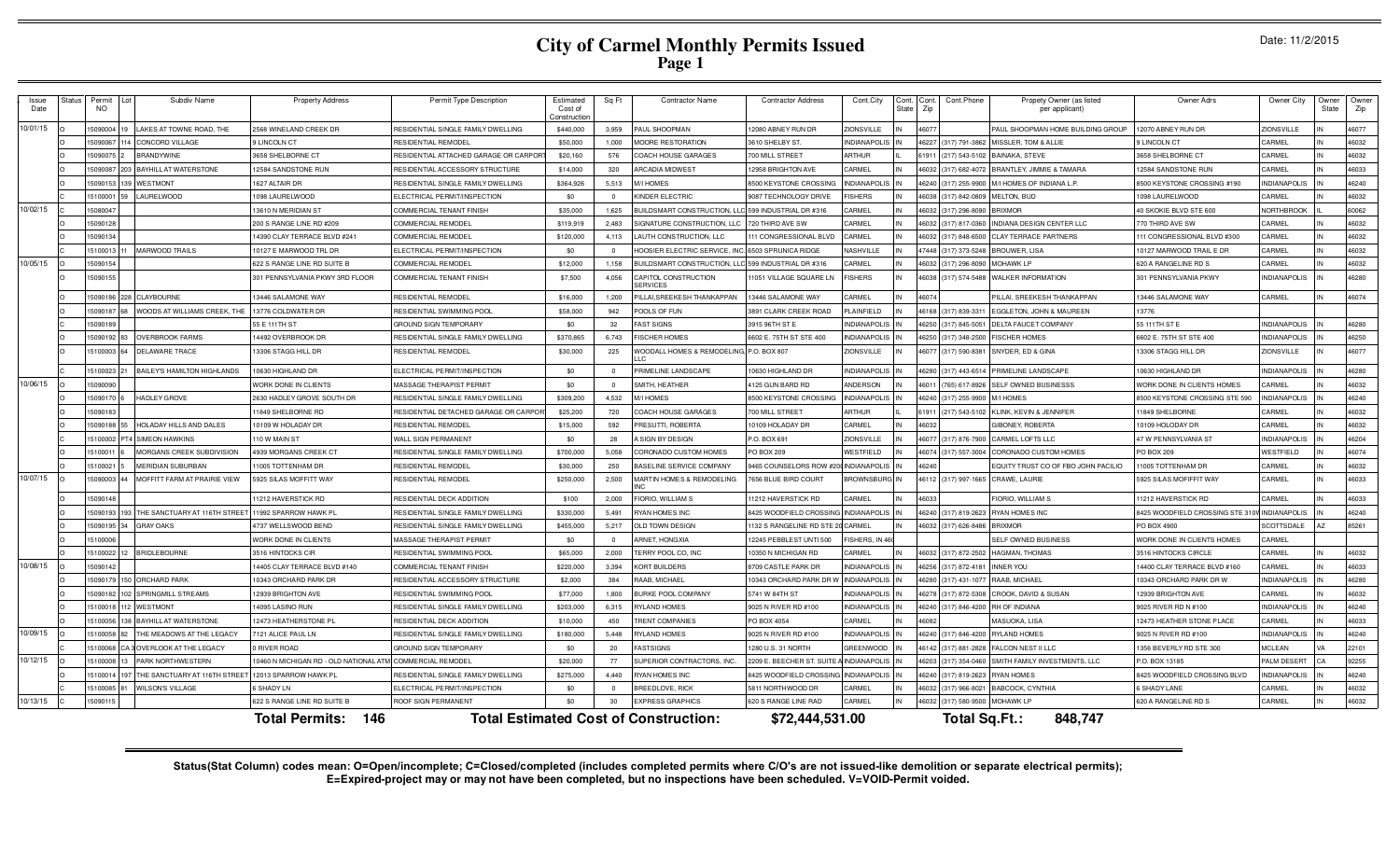|  | Date: 11/2/2015 |
|--|-----------------|
|--|-----------------|

| <b>Issue</b><br>Date | <b>Status</b> | Permit<br><b>NO</b> | Subdiv Name                                   | <b>Property Address</b>     | Permit Type Description               | Estimated<br>Cost of<br>constructio | Sq Ft          | Contractor Name                              | <b>Contractor Address</b>     | Cont.City              | Cont.<br>State | Cont.<br>Zip | Cont.Phone           | Propety Owner (as listed<br>per applicant) | Owner Adrs                   | Owner City          | Owner<br>State | Owner<br>Zip |
|----------------------|---------------|---------------------|-----------------------------------------------|-----------------------------|---------------------------------------|-------------------------------------|----------------|----------------------------------------------|-------------------------------|------------------------|----------------|--------------|----------------------|--------------------------------------------|------------------------------|---------------------|----------------|--------------|
| 10/13/15.            |               | 1510000             | CARMEL SCIENCE AND TECHNOLOG 12220 HANCOCK ST |                             | COMMERCIAL TENANT FINISH              | \$120,000                           | 5,756          | LT CONSTRUCTION LLC                          | <b>3847 COMMERCE PARK PLS</b> | <b>INDIANAPOLIS</b>    |                | 6268         | (317) 253-125        | <b>IENDRICKS COMMUNITY PROPERTIES</b>      | 525 THIRD ST #300            | <b>BELOIT</b>       |                | 53511        |
|                      |               | 1510008             |                                               | 3000 BROOKS BEND DRIVE      | ELECTRICAL PERMIT/INSPECTION          | \$0                                 | $\Omega$       | <b>MILLER EADS</b>                           | 1125 N. KEYSTONE AVE          | NDIANAPOLIS            |                | 6205         | (317) 543-5019       | CLAY TOWNSHIP REGIONAL WASTE               | 10701 N COLLEGE AVE          | <b>INDIANAPOLIS</b> |                | 46280        |
| 10/14/15             |               | 1509017             | <b>SPRING MILL PLACE</b>                      | <b>351 SPRING MILL CT</b>   | RESIDENTIAL ATTACHED GARAGE OR CARPOR | \$77,000                            | 867            | <b>MORGAN CONSTRUCTION</b>                   | 1951 E 30TH ST                | <b>INDIANAPOLIS</b>    |                | 6229         | 317) 955-8984        | <b>ILDIGES, DAN &amp; LINDA</b>            | 351 SPRINGMILL CT            | CARMEL              |                | 46032        |
|                      |               | 1509018             | VILLAGE OF WESTCLAY                           | <b>12257 MONTCALM ST</b>    | RESIDENTIAL ACCESSORY STRUCTURE       | \$100,000                           | 700            | GARDENS OF GROWTH. INC                       | 928 E 38TH ST                 | <b>INDIANAPOLIS</b>    |                | 6205         |                      | VORTMAN, JOHN                              | 12257 MONTCALM ST            | CARMEL              |                | 46032        |
|                      |               | 15100007            | THORNHURST ADDITION                           | <b>558 W MAIN ST</b>        | RESIDENTIAL PORCH ADDITION            | \$20,000                            | 133            | TEVEN SEARS BUILDING CC                      | 6487 OXBOW WAY                | <b>INDIANAPOLIS</b>    |                | 6220         | (317) 251-8740       | <b>KROGER, DON &amp; KAY</b>               | 658 W MAIN ST                | CARMEL              |                | 46032        |
|                      |               | 15100060            |                                               | 245 1ST ST SW               | RESIDENTIAL SINGLE FAMILY DWELLING    | \$595,603                           | 5,235          | OLD TOWN DESIGN                              | 132 S RANGELINE RD STE 2      | CARMEL                 |                | 16032        | (317) 626-8486       | ARNEY, TIM AND SANDRA                      | 650 N RANGE LINE RD          | CARMEL              |                | 46032        |
|                      |               | 15100067            | WOODS AT SHELBORNE, THE                       | 3380 SHELBORNE WOODS PKWY   | RESIDENTIAL SINGLE FAMILY DWELLING    | \$502,000                           | 5,256          | PULTE HOMES OF INDIANA                       | 1590 N MERIDIAN ST #530       | <b>ARMEL</b>           |                | 46032        | (317) 575-2350       | ULTE HOMES OF INDIANA                      | 1590 N MERIDIAN ST #530      | CARMEL              |                | 46032        |
| 10/15/15             |               | 15100070            |                                               | 515 E MAIN ST               | INSTITUTIONAL REMODEL                 | \$116,000                           | 2,300          | MYERS CONTRUCTION<br>MANAGEMENT              | 3518 MYRTLE LN                | <b>ISHERS</b>          |                | 46038        | (317) 773-3590       | CARMEL CLAY SCHOOL CORP.                   | 5201 MAIN ST E               | CARMEL              |                | 46033        |
|                      |               | 1510007             | <b>WOODLAND SPRINGS</b>                       | 3615 BRIAN PL               | RESIDENTIAL ADDITION-ROOM(S)          | \$35,845                            | 60             | RIFFEY BUILDERS INC                          | 5205 S 525 W                  | <b>PENDLETON</b>       |                | 16064        | (765) 778-3177       | DELGADO, FRANCISCO                         | 3615 BRIAN PLACE             | CARMEL              |                | 46033        |
|                      |               | 15100084            |                                               | WORK DONE IN CLIENTS        | MASSAGE THERAPIST PERMIT              | \$0                                 | $\Omega$       | CARPENTER, LESLIE                            | 5796 ATTLEBURG DR             | <b>MCCORDSVILLE IN</b> |                | 16055        | (317) 457-1024       | SELF OWNED BUSINESSS                       | WORK DONE IN CLIENTS HOMES   | CARMEL              |                | 46032        |
| 10/16/15             |               | 15100064            |                                               | 411 1ST AVE SE              | <b>DEMOLITION</b>                     | \$0                                 | $\Omega$       | PYATT BUILDERS                               | 68 W CARMEL DR                | CARMEL                 |                | 16033        | (317) 937-9223       | PM HOLDING COMPANY                         | 168 W CARMEL DR              | CARMEL              |                | 46033        |
|                      |               | 15100065            |                                               | 410 1ST AVE NW              | <b>DEMOLITION</b>                     | \$0                                 | $\Omega$       | PYATT BUILDERS                               | 68 W CARMEL DR                | CARMEL                 |                | 16033        | (317) 937-9223       | NOBLE, JOHN M                              | 410 1ST AVE NW               | CARMEL              |                | 46032        |
|                      |               | 1510006             |                                               | 1700 N MERIDIAN ST #350     | COMMERCIAL REMODEL                    | \$800,000                           | 5,530          | <b>PEPPER CONSTRUCTION</b><br><b>COMPANY</b> | 850 15TH STW                  | <b>INDIANAPOLIS</b>    |                | 6202         | (317) 681-1000       | U HEALTH NORTH HOSPITAL                    | 1700 MERIDIAN ST N           | CARMEL              |                | 46032        |
|                      |               | 15100076            | THE MEADOWS AT THE LEGACY                     | 4020 KNIGHTSTOWN DR W       | RESIDENTIAL REMODEL                   | \$35,000                            | 1.011          | MY AWESOME BASEMENT. INC                     | PO BOX 431                    | FAIRLAND               |                | 46126        |                      | <b>SMITH, JEREMY</b>                       | 4020 KNIGHTSTOWN WEST        | CARMEL              |                | 46033        |
|                      |               | 15100082            | VILLAGE OF WESTCLAY                           | 13255 BIRKENHEAD ST         | RESIDENTIAL PORCH ADDITION            | \$40,000                            | 225            | WILLIAM GORDON GROUP                         | 2371 GLEBE ST                 | CARMEL                 |                |              | 46032 (317) 361-3191 | ROAN, MICHAEL & BILLINGSLEY, ELIZAB        | 13255 BIRKENHEAD ST          | CARMEL              |                | 46032        |
|                      |               | 1510009             | <b>OVERBROOK FARMS</b>                        | 14273 OVERBROOK DR          | RESIDENTIAL SINGLE FAMILY DWELLING    | \$517,110                           | 9,402          | <b>ISCHER HOMES</b>                          | 6602 E. 75TH ST STE 400       | <b>INDIANAPOLIS</b>    |                | 6250         | (317) 348-2500       | <b>ISCHER HOMES</b>                        | 6602 E 75TH ST #400          | <b>INDIANAPOLIS</b> |                | 46250        |
|                      |               | 151001              | <b>LADY HAMILTON ESTATES</b>                  | 0980 W BEECHWOOD DF         | ELECTRICAL PERMIT/INSPECTION          | \$0                                 | $\overline{0}$ | HINESLEY ELECTRICAL                          | 6482 LAKELAND BLVD            | <b>INDIANAPOLIS</b>    |                | 6234         | (317) 490-227        | <b>GRIFFITH, MARC</b>                      | 10980 BEECHWOOD DR           | CARMEL              |                | 46280        |
| 10/19/15             |               | 1507006             |                                               | 2156 N MERIDIAN ST          | <b>GROUND SIGN PERMANENT</b>          | \$0                                 | 31             | IGN CRAFT INDUSTRIES                         | <b>816 CORPORATION DRIVE</b>  | <b>VDIANPOLIS</b>      |                | 625          |                      | 2156 MERIDIAN ASSOCIATES LLC               | 2156 MERIDIAN ST N           | CARMEL              |                | 46032        |
|                      |               | 1508005             |                                               | 760 E 116 ST                | COMMERCIAL NEW STRUCTURE              | \$3,600,000                         | 32.764         | MEYER & NAJEM INC                            | 3099 PARKSIDE DR              | <b>SHERS</b>           |                | 6038         | 317) 577-0007        | <b>CP GUILFORD</b>                         | 3131 E. CAMELBACK RD         | PHOENIX             |                | 85016        |
|                      |               | 15100016            | VILLAGE OF WESTCLAY                           | 1887 HOURGLASS DR           | RESIDENTIAL SINGLE FAMILY DWELLING    | \$904,000                           | 7,226          | WILLIAMS CUSTOM ART BUILDERS                 | 16480 VALHALLA DR.            | NOBLESVILLE            |                | 16060        | 317) 294-0332        | WILLIAMS, KEN & PEGGY                      | 1809 MILFORD ST              | CARMEL              |                | 46032        |
|                      |               | 1510010             | CHERRY TREE GROVE                             | 6478 BRAUER LN              | RESIDENTIAL SINGLE FAMILY DWELLING    | \$600,000                           | 5,337          | BECLEY BUILDING GROUP                        | 660 LISBORN DR.               | CARMEL                 |                | 16033        |                      | RIDGEWATER MASTERS LLC                     | 6478 BRAUER LANE             | CARMEL              |                | 46033        |
|                      |               | 1510012             |                                               | 41 SE FIRST ST              | ELECTRICAL PERMIT/INSPECTION          | \$0                                 | $\Omega$       | <b>BARTH ELECTRIC</b>                        | 934 N ILLINOIS                | <b>INDIANAPOLIS</b>    |                | 16202        | (317) 924-6226       | SANDLIN, DANIEL                            | 41 SE FIRST ST               | CARMEL              |                | 46032        |
| 10/20/15             |               | 1509011             |                                               | 1529 SPRINGMILL RD          | COMMERCIAL NEW STRUCTURE              | \$9,000,000                         | 16,000         | GILLIATTE GENERAL<br><b>ONTRACTORS</b>       | 2515 BLOYD AVE                | <b>INDIANAPOLIS</b>    |                | 46218        | (317) 638-3355       | GERSHMAN BROWN ASSOCIATES, INC             | 600 E 96TH ST STE 150        | <b>INDIANAPOLIS</b> |                | 46240        |
|                      |               | 15090117            |                                               | 11435 SPRINGMILL RD         | COMMERCIAL NEW STRUCTURE              | \$5,000,000                         | 4.000          | <b>GILLIATTE GENERAL</b><br>ONTRACTORS       | 2515 BLOYD AVE                | <b>INDIANAPOLIS</b>    |                |              | 46218 (317) 638-3355 | GERSHMAN BROWN ASSOCIATES. INC             | 600 E 96TH ST STE 150        | <b>INDIANAPOLIS</b> |                | 46240        |
|                      |               | 1510013             |                                               | 11370 SHELBORNE RD          | ELECTRICAL PERMIT/INSPECTION          | \$0                                 |                | <b>SOLAR ENERGY SOLUTIONS</b>                | 32 NANDINO BLVD ST            | <b>EXINGTON</b>        |                | 0311         | 859) 312-7456        | <b>(OORSEN, RANDALL</b>                    | 1370 SHELBORNE RD            | CARMEL              |                | 46077        |
| 10/21/15             |               | 15100074            | CLAYBOURNE                                    | 3966 ROWLETT PI             | RESIDENTIAL REMODEL                   | \$23,000                            | 663            | MH BUILDERS INC                              | 8847 COMMERCE PARK PLAC       | <b>INDIANAPOLIS</b>    |                | 6268         | 317) 714-6536        | <b>IAMMOND, JAMIE E &amp; JEFFREY A</b>    | 3966 ROWLETT PL              | CARMEL              |                | 46074        |
|                      |               | 15100079            | THE MEADOWS AT THE LEGACY                     | 14045 KNIGHTSTOWN WEST DR   | RESIDENTIAL SINGLE FAMILY DWELLING    | \$155,000                           | 4.663          | RYLAND HOMES                                 | 9025 N RIVER RD #100          | <b>INDIANAPOLIS</b>    |                | 16240        | (317) 846-4200       | ALCON NEST II LLC                          | 1356 BEVERLY ROAD            | <b>MCLEAN</b>       | VA             | 22101        |
|                      |               | 15100081            | THE MEADOWS AT THE LEGACY                     | 4089 JAMES DEAN DR          | RESIDENTIAL SINGLE FAMILY DWELLING    | \$120,000                           | 4,611          | RYLAND HOMES                                 | 9025 N RIVER RD #100          | <b>INDIANAPOLIS</b>    |                | 16240        | (317) 846-4200       | ALCON NEST II LLC                          | 1356 BEVERLY RD STE 300      | <b>MCLEAN</b>       | VA             | 22101        |
|                      |               | 15100090            | SPRINGMILL STREAMS                            | <b>2939 BRIGHTON AVE</b>    | PORCH AND DECK ADDITION               | \$125,069                           | 660            | <b>HAMILTON HOMES</b>                        | 0412 ALLISONVILLE RD, #2      | <b>ISHERS</b>          |                | 46038        | (317) 570-133        | ROOK, DAVID & SUSAN                        | 12939 BRIGHTON AVE           | CARMEL              |                | 46032        |
|                      |               | 15100095            | THE MEADOWS AT THE LEGACY                     | 7047 ALICE PAUL LN          | RESIDENTIAL SINGLE FAMILY DWELLING    | \$275,000                           | 4.630          | <b>RYLAND HOMES</b>                          | 9025 N RIVER RD #100          | <b>INDIANAPOLIS</b>    |                | 16240        | (317) 846-4200       | ALCON NEST II LLC                          | 1356 BEVERLY RD STE 300      | <b>MCLEAN</b>       | <b>MA</b>      | 22101        |
|                      |               | 1510009             |                                               | 13000 N MERIDIAN ST         | TEMPORARY USE SPECIAL EVENT           | \$0                                 | $^{\circ}$     | A CLASSIC RENTAI                             | 333 F 86TH ST                 | <b>INDIANAPOLIS</b>    |                | 16240        | 317) 253-0586        | <b>IT EDUCATIONAL SERVICES, INC</b>        | 13000 N MERIDIAN ST          | CARMEL              |                | 46032        |
|                      |               | 1510010             | <b>BELLA TERRA</b>                            | 0685 TOWNE RD               | RESIDENTIAL SWIMMING POOL             | \$60,000                            | 1.410          | <b>IENDRICK POOL</b>                         | 383 W PENDLETON PIKE          | <b>ACCORDSVILL</b>     |                | 6055         | 317) 335-2660        | SKAGGS, KRISTEN D & DENVER A               | 0685 TOWNE RD                | CARMEL              |                | 46032        |
|                      |               | 15100106            | CARMELWOOD                                    | <b>154 AUDUBON DR</b>       | RESIDENTIAL SINGLE FAMILY DWELLING    | \$890,553                           | 7,502          | OLD TOWN DESIGN                              | 132 S RANGELINE RD STE 20     | CARMEL                 |                | 6032         | 317) 626-8486        | TIRSMAN, DAVID & MELINDA                   | 3548 W 126TH ST              | CARMEL              |                | 46032        |
|                      |               | 15100108            | C W WIEDLER'S                                 | 301 5TH ST NE               | RESIDENTIAL SINGLE FAMILY DWELLING    | \$660,697                           | 7,089          | OLD TOWN DESIGN                              | 132 S RANGELINE RD STE 2      | CARMEL                 | IΝ             | 46032        | (317) 626-8486       | BYERS, GORDON & MARILYN                    | PO BOX 27                    | NOBLESVILLE         |                | 46061        |
|                      |               | 1510010             | OVERTURE, THE                                 | 12682 OVERTURE DR           | RESIDENTIAL PORCH ADDITION            | \$91,069                            | 460            | <b>HAMILTON HOMES</b>                        | 3501 BASH ST STE 1100         | CARMEL                 | IN             | 46250        |                      | ARL, STEPHEN & LISA                        | 12682 OVERTURE DR            | CARMEL              |                | 46033        |
|                      |               | 15100119            |                                               | 4390 CLAY TERRACE BLVD #160 | COMMERCIAL REMODEL                    | \$12,000                            | 1.600          | 27 CONTRACTING AND DESIGN                    | 498 CHERRY STREET             | <b>NOBLESVILLE</b>     |                | 46033        |                      | NNER YOU                                   | 14400 CLAY TERRACE BLVD #160 | CARMEL              |                | 46033        |
| 10/22/15             |               | 1509018             |                                               | 2295 GREENCROFT ST          | RESIDENTIAL SINGLE FAMILY DWELLING    | \$425,000                           | 5,111          | HAFFER ENTERPRISES                           | P.O. BOX 374                  | ZIONSVILLE             |                | 16077        | (317) 702-3467       | SHAFFER PROPERTIES LLC                     | 8649 E 250 S                 | ZIONSVILLE          |                | 46077        |
|                      |               | 1510009             | WILLIAMSON RUN                                | 0317 RANDALL DR             | RESIDENTIAL ADDITION-ROOM(S           | \$50,000                            | 252            | GREG SPIVEY REMODELING, INC                  | 540 BROOKVILLE RD             | <b>INDIANAPOLIS</b>    |                | 6239         | 317) 375-081         | OBASHEVSKY, ANDREW                         | 10317 RANDALL DR             | CARMEL              |                | 46033        |
|                      |               | 1510010             | ONGRIDGE ESTATES                              | 13640 AKERS DR              | RESIDENTIAL REMODEL                   | \$20,000                            | 1.600          | <b>TMORE, JAYSON I</b>                       | 3640 AKERS DR                 | CARMEL                 |                | 607          |                      | <b>ITMORE, JAYSON I</b>                    | 13640 AKERS DR               | CARMEL              |                | 46074        |
|                      |               | 15100114            | WOODS AT WILLIAMS CREEK, THE                  | 14012 SALSBURY CREEK DR     | RESIDENTIAL SINGLE FAMILY DWELLING    | \$700,000                           | 6,873          | <b>HUSTON &amp; ASSOCIATES</b>               | <b>117 FOX LANE</b>           | CARMEL                 |                | 16032        | (317) 846-4403       | NAGARAJ, RAJ                               | 12792 TRUMAN CT              | CARMEL              |                | 460032       |
|                      |               | 15100153            | NORTHWOOD HILLS                               | 12004 FOREST LN             | ELECTRICAL PERMIT/INSPECTION          | \$0                                 | $\Omega$       | MALONE, CARSON                               | 19541 JENA DR                 | <b>NOBLESVILLE</b>     | IN             |              |                      | 46062 (317) 385-1015 MARS GRALIA TRUST     | 12004 FOREST LANE            | CARMEL              |                | 46033        |
|                      |               |                     |                                               | <b>Total Permits: 146</b>   |                                       |                                     |                | <b>Total Estimated Cost of Construction:</b> | \$72,444,531.00               |                        |                |              |                      | Total Sq.Ft.:<br>848,747                   |                              |                     |                |              |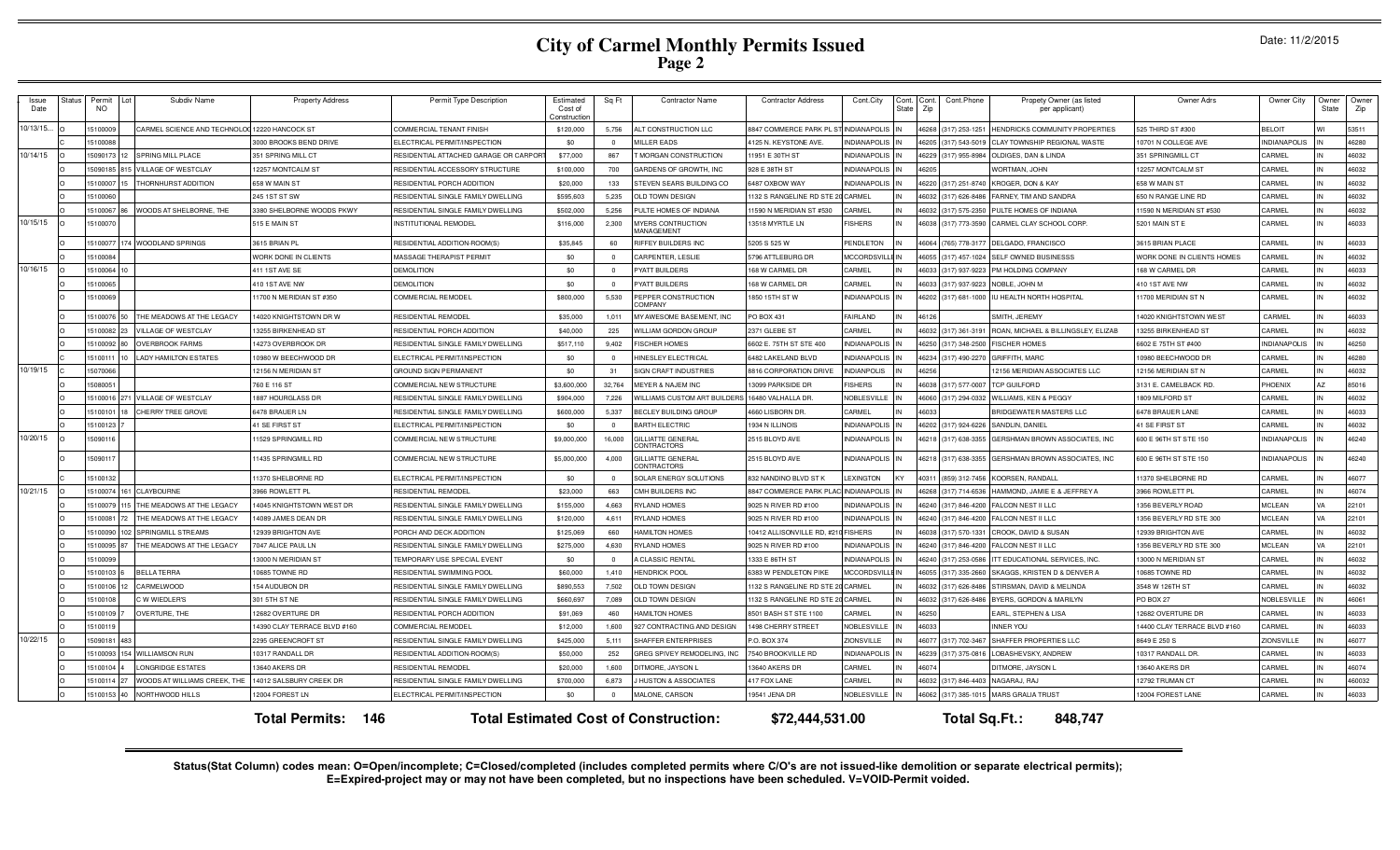| Issue<br>Date | Status | Permit<br>N <sub>O</sub> | Subdiv Name                      | <b>Property Address</b>             | Permit Type Description            | Estimated<br>Cost of<br>Constructio | Sq Ft    | <b>Contractor Name</b>                       | <b>Contractor Address</b>         | Cont.City           | Cont.<br><b>State</b> | Cont.<br>Zip | Cont.Phone           | Propety Owner (as listed<br>per applicant)     | Owner Adrs                    | Owner City          | Owner<br>State | Owner<br>Zip |
|---------------|--------|--------------------------|----------------------------------|-------------------------------------|------------------------------------|-------------------------------------|----------|----------------------------------------------|-----------------------------------|---------------------|-----------------------|--------------|----------------------|------------------------------------------------|-------------------------------|---------------------|----------------|--------------|
| 10/22/15.     |        | 15100156                 |                                  | WORK DONE IN CLIENTS                | MASSAGE THERAPIST PERMIT           | \$0                                 | $\Omega$ | <b>NELLS, CAROLYN</b>                        | 3429 N ROSEWAY DR                 | <b>INDIANAPOLIS</b> |                       | 46226        |                      | SELF OWNED BUSINESS                            | WORK DONE IN CLIENTS HOMES    | CARMEL              |                |              |
| 10/23/15      |        | 15080041                 | MCCRACKEN BOURDILLON ESTATE      | 10596 JUMPER LN                     | RESIDENTIAL ACCESSORY STRUCTURE    | \$100,000                           | 1,800    | <b>OWEN</b>                                  | 8802 N MERIDIAN ST                | <b>INDIANAPOLIS</b> |                       |              | 46260 (317) 842-2616 | BOWEN, ALBERT D & JULIE A                      | 10596 JUMPER LANE             | CARMEL              |                | 46032        |
|               |        | 15100062                 |                                  | 55 E 111TH ST                       | COMMERCIAL ADDITION                | \$15,000,000                        | 82,000   | HIEL SEXTON CO                               | 902 N CAPITOL AVE                 | <b>INDIANAPOLI</b>  |                       |              | 46204 (317) 423-6000 | DELTA FAUCET COMPANY                           | 55 111 TH ST E                | <b>INDIANAPOLIS</b> |                | 46280        |
|               |        | 15100072                 |                                  | 3451 W. 126TH ST - MAINTENANCE BARN | INSTITUTIONAL ADDITION             | \$20,000                            | 720      | FBI BUILDINGS                                | 3823 W. 18005                     | <b>REMINGTON</b>    |                       |              | 47977 (219) 261-2157 | CARMEL CLAY SCHOOLS                            | 5201 E. 131ST STREET          | CARMEL              |                | 46033        |
|               |        | 15100073                 |                                  | 459 E MAIN ST - MAINTENANCE BARN    | NSTITUTIONAL ADDITION              | \$20,000                            | 864      | BI BUILDINGS                                 | 3823 W. 18005                     | REMINGTON           |                       |              | 17977 (219) 261-2157 | CARMEL DAD'S CLUB                              | 5459 E 131ST ST               | CARMEL              |                | 46033        |
|               |        | 15100087                 |                                  | 635 CARMEL DR                       | DEMOLITION                         | \$0                                 |          | HE HAGERMAN GROUP                            | 10315 ALLISONVILLE RD             | <b>ISHERS</b>       |                       |              | (317) 577-6836       | ATAPCO CARMEL INC                              | 1 SOUTH ST #2800              | <b>BALTIMORE</b>    |                | 21202        |
|               |        |                          | 15100096 BLK VILLAGE OF WESTCLAY | 0 MEETING HOUSE RD                  | TEMPORARY USE SPECIAL EVENT        | \$0                                 | $\Omega$ | /ORSILAK, ROBERT                             | 12884 BROAD ST                    | CARMEL              |                       |              | 46032 (317) 574-1164 | BRENWICK TND COMMUNITIES LLC                   | 12775 HORSEFERRY RD STE 230   | CARMEL              |                | 46032        |
|               |        | 15100116                 | VILLAGE OF WESTCLAY              | 2680 ROSEBERY ST                    | RESIDENTIAL SINGLE FAMILY DWELLING | \$465,000                           | 8,251    | <b>ULTE HOMES OF INDIANA</b>                 | 11590 N MERIDIAN ST #530          | CARMEL              |                       |              | (317) 575-2350       | PULTE HOMES OF INDIANA LLC                     | 11590 MERIDIAN ST N STE 530   | CARMEL              |                | 46032        |
|               |        | 15100154                 |                                  | <b><i>NORK DONE IN CLIENTS</i></b>  | MASSAGE THERAPIST PERMIT           | \$0                                 | $\Omega$ | <b>AGUIRRE, CYNTHIA</b>                      | 9102 W 52ND ST                    | <b>INDIANAPOLIS</b> |                       | 46234        |                      | SELF OWNED BUSINESS                            | WORK DONE IN CLIENTS HOMES    | CARMEL              |                |              |
| 10/26/15      |        | 15100110                 | DELAWARE TRACE                   | 5248 CHEYENNE MOON                  | RESIDENTIAL ADDITION-ROOM(S)       | \$60,000                            | 300      | <b>EXECUTIVE HOMES REMODELING</b>            | 1010 THIRD AVE SW. STE 202 CARMEL |                     |                       |              | 46032 (317) 843-2740 | MARCHESE, JAMES & ERIN                         | 5248 CHEYENNE MOON            | CARMEL              |                | 46032        |
|               |        | 15100131                 | <b>GRAY OAKS</b>                 | 4320 MCCORMICK CIRCLE               | RESIDENTIAL SINGLE FAMILY DWELLING | \$596,419                           | 6,729    | OLD TOWN DESIGN                              | 1132 S RANGELINE RD STE 20 CARMEL |                     |                       |              | 46032 (317) 626-8486 | WALTZ, THOMAS & DAWN                           | 14320 MCCORMICK CIR           | CARMEL              |                | 46032        |
|               |        | 15100149                 | TOWNE OAK ESTATES AT CARMEL      | 2290 STEFFEE DR                     | RESIDENTIAL SINGLE FAMILY DWELLING | \$1,100,000                         | 10,034   | <b>LM HOMES</b>                              | P.O. BOX 4102                     | CARMEL              |                       |              | 46082 (317) 846-7709 | HARLAN, HAL                                    | 7597 E US HWY 36              | <b>AVON</b>         |                | 46123        |
|               |        | 15100151                 | <b>GRAY OAKS</b>                 | 4305 GRAY OAKS COURT                | RESIDENTIAL SINGLE FAMILY DWELLING | \$611,762                           | 5,993    | OLD TOWN DESIGN                              | 1132 S RANGELINE RD STE 20 CARMEL |                     |                       |              | 46032 (317) 626-8486 | NICKOLOFF, BRIAN & DEBRA                       | 664 NEWBURY ST APT 1332       | CARMEL              |                | 46032        |
| 10/27/15      |        | 15100063                 | <b>BRIDLEBOURNE</b>              | 3516 HINTOCKS CIR                   | RESIDENTIAL ACCESSORY STRUCTURE    | \$36,000                            | 256      | <b>NEW GENERATION HOMES LLC</b>              | 17406 TILLER CT #800              | WESTFIELD           |                       |              | 46074 (317) 896-5501 | HAGMAN, THOMAS                                 | 3516 HINTOCKS CIRCLE          | CARMEL              |                | 46032        |
|               |        | 1510007                  | VILLAGE OF WESTCLAY              | <b>808 MILFORD ST</b>               | RESIDENTIAL SWIMMING POOL          | \$64,000                            | 600      | <b>IETSCAPES INC</b>                         | 338 NAPER RD                      | <b>EXINGTON</b>     |                       |              | 17138 (812) 207-3736 | GROVE, PHIL & NICOLE                           | 1808 MILFORD ST               | CARMEL              |                | 46032        |
|               |        | 15100120                 |                                  | 0585 N MERIDIAN ST                  | COMMERCIAL TENANT FINISH           | \$100,000                           | 2,500    | OMPASS COMMERCIAL<br>ONSTRUCTION             | 55 MONUMENT CIRCLE                | <b>INDIANAPOLIS</b> |                       |              | 46204 (317) 378-7121 | <b>BASTAIN SOLUTIONS</b>                       | 10585 N MERIDAIN STREET       | NDIANAPOLIS         |                | 46290        |
|               |        | 15100135                 |                                  | 321 1ST ST SW                       | RESIDENTIAL PORCH ADDITION         | \$51,744                            | 300      | ASE DESIGN/REMODELING                        | 99 E CARMEL DR., STE 100          | CARMEL              |                       |              | 6032 (317) 846-2600  | OSHEA, SUZANNE M                               | 321 1ST ST SW                 | CARMEL              |                | 46032        |
|               |        | 15100140                 | VILLAGE OF WESTCLAY              | 2844 BIRD CAGE                      | RESIDENTIAL TOWNHOME               | \$185,000                           | 2,381    | <b>PULTE HOMES OF INDIANA</b>                | 1590 N MERIDIAN ST #530           | CARMEL              |                       |              | 6032 (317) 575-2350  | RYLAND HOMES                                   | 9025 N RIVER RD #100          | <b>INDIANAPOLIS</b> |                | 46240        |
|               |        | 15100143                 | VILLAGE OF WESTCLAY              | 2846 BIRD CAGE WLK                  | RESIDENTIAL TOWNHOME               | \$185,000                           | 2.381    | ULTE HOMES OF INDIANA                        | 1590 N MERIDIAN ST #530           | CARMEL              |                       |              | (6032 (317) 575-2350 | PULTE HOMES                                    | 11690 N MERIDIAN ST #530      | CARMEL              |                | 46032        |
|               |        | 15100146                 | VILLAGE OF WESTCLAY              | 2848 BIRD CAGE WLK                  | RESIDENTIAL TOWNHOME               | \$185,000                           | 2,381    | ULTE HOMES OF INDIANA                        | 1590 N MERIDIAN ST #530           | CARMEL              |                       |              | 46032 (317) 575-2350 | PULTE HOMES                                    | 11590 N. MERIDIAN ST #530     | CARMEL              |                | 46032        |
|               |        | 15100147                 | VILLAGE OF WESTCLAY<br>204       | 12850 BIRD CAGE WLK                 | RESIDENTIAL TOWNHOME               | \$185,000                           | 2,381    | PULTE HOMES OF INDIANA                       | 11590 N MERIDIAN ST #530          | CARMEL              |                       |              | 46032 (317) 575-2350 | PULTE HOMES                                    | 11590 N. MERIDIAN ST #530     | CARMEL              |                | 46032        |
|               |        | 15100157                 |                                  | 0 GRAY RD                           | RESIDENTIAL ADDITION-ROOM(S)       | \$175,000                           | 5.072    | PYATT BUILDERS                               | 168 W CARMEL DR                   | CARMEL              |                       |              | 46033 (317) 937-9223 | CPM LEGACY LLC (C.P. MORGAN)                   | 11250 GRAY RD N               | CARMEL              |                | 46033        |
|               |        | 15100165 99              | <b>BROOKSHIRE</b>                | 4307 CASTLE ROW OVERLOOK            | RESIDENTIAL REMODEL                | \$25,000                            | 995      | <b>I J &amp; E CORP</b>                      | 7462 FISHERS STATION #121         | <b>FISHERS</b>      |                       |              | (6038 (317) 403-8931 | GARRISON, BRAD & KRIS                          | 4307 CASTLE ROW OVERLOOK      | CARMEL              |                | 46033        |
|               |        | 15100180                 | COOL CREEK NORTH                 | 629 HAWTHORNE DR                    | ELECTRICAL PERMIT/INSPECTION       | \$0                                 | $\Omega$ | ARONS ELECTRICAL                             | 4389 ELKHORN DR                   | NOBLESVILL          |                       |              | 46062 (317) 867-5445 | FRIEDLANDER, JAY & KATHY                       | 629 HAWTHORNE DR              | CARMEL              |                | 46033        |
| 10/28/15      |        | 15100024                 |                                  | 501 STARCROSS LN                    | COMMERCIAL NEW STRUCTURE           | \$695,000                           | 2,272    | <b>OLD TOWN DESIGN</b>                       | 132 S RANGELINE RD STE 20 CARMEL  |                     |                       |              | 6032 (317) 626-8486  | <b>SUNRISE ON THE MONON, LLC</b>               | 132 S RANGELINE RD., STE 200  | CARMEL              |                | 46032        |
|               |        | 15100025                 |                                  | <b>1509 EVENSTAR BLVD</b>           | RESIDENTIAL MULTI-FAMILY           | \$695,000                           | 14.919   | <b>ILD TOWN DESIGN</b>                       | 132 S RANGELINE RD STE 20 CARMEL  |                     |                       |              | 6032 (317) 626-8486  | SUNRISE ON THE MONON, LLC                      | 1132 S RANGELINE RD., STE 200 | CARMEL              |                | 46032        |
|               |        | 15100026                 |                                  | 1517 EVENSTAR BLVD                  | RESIDENTIAL MULTI-FAMILY           | \$695,000                           | 14,919   | OLD TOWN DESIGN                              | 1132 S RANGELINE RD STE 20 CARMEL |                     |                       |              | 46032 (317) 626-8486 | SUNRISE ON THE MONON, LLC                      | 1132 S RANGELINE RD., STE 200 | CARMEL              |                | 46032        |
|               |        | 15100027                 |                                  | 525 EVENSTAR BLVD                   | RESIDENTIAL MULTI-FAMILY           | \$695,000                           | 14,919   | OLD TOWN DESIGN                              | 1132 S RANGELINE RD STE 20 CARMEL |                     |                       |              | (317) 626-8486       | SUNRISE ON THE MONON, LLC                      | 1132 S RANGELINE RD., STE 200 | CARMEL              |                | 46032        |
|               |        | 15100028                 |                                  | <b>1531 EVENSTAR BLVD</b>           | RESIDENTIAL MULTI-FAMILY           | \$695,000                           | 6.770    | OLD TOWN DESIGN                              | 1132 S RANGELINE RD STE 2         | <b>CARMEL</b>       |                       |              | 46032 (317) 626-8486 | SUNRISE ON THE MONON, LLC                      | 1132 S RANGELINE RD., STE 200 | CARMEL              |                | 46032        |
|               |        | 15100029                 |                                  | <b>1541 STARCROSS LN</b>            | RESIDENTIAL MULTI-FAMILY           | \$695,000                           | 11,460   | <b>DLD TOWN DESIGN</b>                       | 1132 S RANGELINE RD STE 20 CARMEL |                     |                       |              | 6032 (317) 626-8486  | SUNRISE ON THE MONON, LLC                      | 1132 S RANGELINE RD., STE 200 | CARMEL              |                | 46032        |
|               |        | 15100030                 |                                  | <b>1529 SUNRAY DR</b>               | RESIDENTIAL MULTI-FAMILY           | \$695,000                           | 21,478   | <b>OLD TOWN DESIGN</b>                       | 1132 S RANGELINE RD STE 2         | <b>CARME</b>        |                       |              | 6032 (317) 626-8486  | SUNRISE ON THE MONON, LLC                      | 1132 S RANGELINE RD., STE 200 | CARMEL              |                | 46032        |
|               |        | 15100031                 |                                  | 519 SUNRAY DR                       | RESIDENTIAL MULTI-FAMILY           | \$695,000                           | 21,478   | <b>DLD TOWN DESIGN</b>                       | 132 S RANGELINE RD STE 20 CARMEL  |                     |                       |              | 6032 (317) 626-8486  | <b>SUNRISE ON THE MONON, LLC</b>               | 132 S RANGELINE RD., STE 200  | CARMEL              |                | 46032        |
|               |        | 15100032                 |                                  | 1511 SUNRAY DR                      | RESIDENTIAL MULTI-FAMILY           | \$695,000                           | 14.919   | <b>ILD TOWN DESIGN</b>                       | 1132 S RANGELINE RD STE 20 CARMEL |                     |                       |              | 16032 (317) 626-8486 | <b>IUNRISE ON THE MONON. LLC</b>               | 132 S RANGELINE RD., STE 200  | CARMEL              |                | 46032        |
|               |        | 15100033                 |                                  | 1491 SUNRAY DR                      | RESIDENTIAL MULTI-FAMILY           | \$695,000                           | 21,478   | OLD TOWN DESIGN                              | 1132 S RANGELINE RD STE 20 CARMEL |                     |                       |              | 46032 (317) 626-8486 | SUNRISE ON THE MONON, LLC                      | 1132 S RANGELINE RD., STE 200 | CARMEL              |                | 46032        |
|               |        | 15100034                 |                                  | 481 SUNRAY DR                       | RESIDENTIAL MULTI-FAMILY           | \$695,000                           | 21,478   | OLD TOWN DESIGN                              | 1132 S RANGELINE RD STE 20 CARMEL |                     |                       |              | (317) 626-8486       | SUNRISE ON THE MONON, LLC                      | 1132 S RANGELINE RD., STE 200 | CARMEL              |                | 46032        |
|               |        | 15100035                 |                                  | <b>473 SUNRAY DR</b>                | RESIDENTIAL MULTI-FAMILY           | \$695,000                           | 14,919   | OLD TOWN DESIGN                              | 1132 S RANGELINE RD STE 20 CARMEL |                     |                       |              | (6032 (317) 626-8486 | SUNRISE ON THE MONON, LLC                      | 1132 S RANGELINE RD., STE 200 | CARMEL              |                | 46032        |
|               |        | 15100036                 |                                  | 469 WINDPUMP WAY                    | RESIDENTIAL MULTI-FAMILY           | \$695,000                           | 14,919   | OLD TOWN DESIGN                              | 1132 S RANGELINE RD STE 20 CARMEL |                     |                       |              | 46032 (317) 626-8486 | SUNRISE ON THE MONON, LLC                      | 1132 S RANGELINE RD., STE 200 | CARMEL              |                | 46032        |
|               |        | 15100037                 |                                  | 1471 WINDPUMP WAY                   | RESIDENTIAL MULTI-FAMILY           | \$695,000                           | 11.460   | <b>OLD TOWN DESIGN</b>                       | 1132 S RANGELINE RD STE 2         | CARMEL              |                       |              | 6032 (317) 626-8486  | <b>SUNRISE ON THE MONON, LLC</b>               | 1132 S RANGELINE RD., STE 200 | CARMEL              |                | 46032        |
|               |        | 15100038                 |                                  | 479 EVENSTAR BLVD                   | RESIDENTIAL MULTI-FAMILY           | \$695,000                           | 11.460   | <b>DLD TOWN DESIGN</b>                       | 132 S RANGELINE RD STE 20 CARMEL  |                     |                       |              | (6032 (317) 626-8486 | <b>SUNRISE ON THE MONON, LLC</b>               | 132 S RANGELINE RD., STE 200  | CARMEL              |                | 46032        |
|               |        | 15100039                 |                                  | <b>487 EVENSTAR BLVD</b>            | RESIDENTIAL MULTI-FAMILY           | \$695,000                           | 11,460   | <b>ILD TOWN DESIGN</b>                       | 1132 S RANGELINE RD STE 20 CARMEL |                     |                       |              | 46032 (317) 626-8486 | SUNRISE ON THE MONON, LLC                      | 1132 S RANGELINE RD., STE 200 | CARMEL              |                | 46032        |
|               |        | 15100040                 |                                  | <b>489 EVENSTAR BLVD</b>            | RESIDENTIAL MULTI-FAMILY           | \$695,000                           | 6,770    | <b>OLD TOWN DESIGN</b>                       | 1132 S RANGELINE RD STE 20 CARMEL |                     |                       |              | 46032 (317) 626-8486 | SUNRISE ON THE MONON, LLC                      | 1132 S RANGELINE RD., STE 200 | CARMEL              |                | 46032        |
|               |        | 15100041                 |                                  | 1499 STARCROSS LN                   | <b>RESIDENTIAL MULTI-FAMILY</b>    | \$695,000                           | 11,460   | OLD TOWN DESIGN                              | 1132 S RANGELINE RD STE 20 CARMEL |                     |                       |              |                      | 46032 (317) 626-8486 SUNRISE ON THE MONON, LLC | 1132 S RANGELINE RD., STE 200 | CARMEL              |                | 46032        |
|               |        |                          |                                  | 146<br><b>Total Permits:</b>        |                                    |                                     |          | <b>Total Estimated Cost of Construction:</b> | \$72,444,531.00                   |                     |                       |              | Total Sq.Ft.:        | 848,747                                        |                               |                     |                |              |